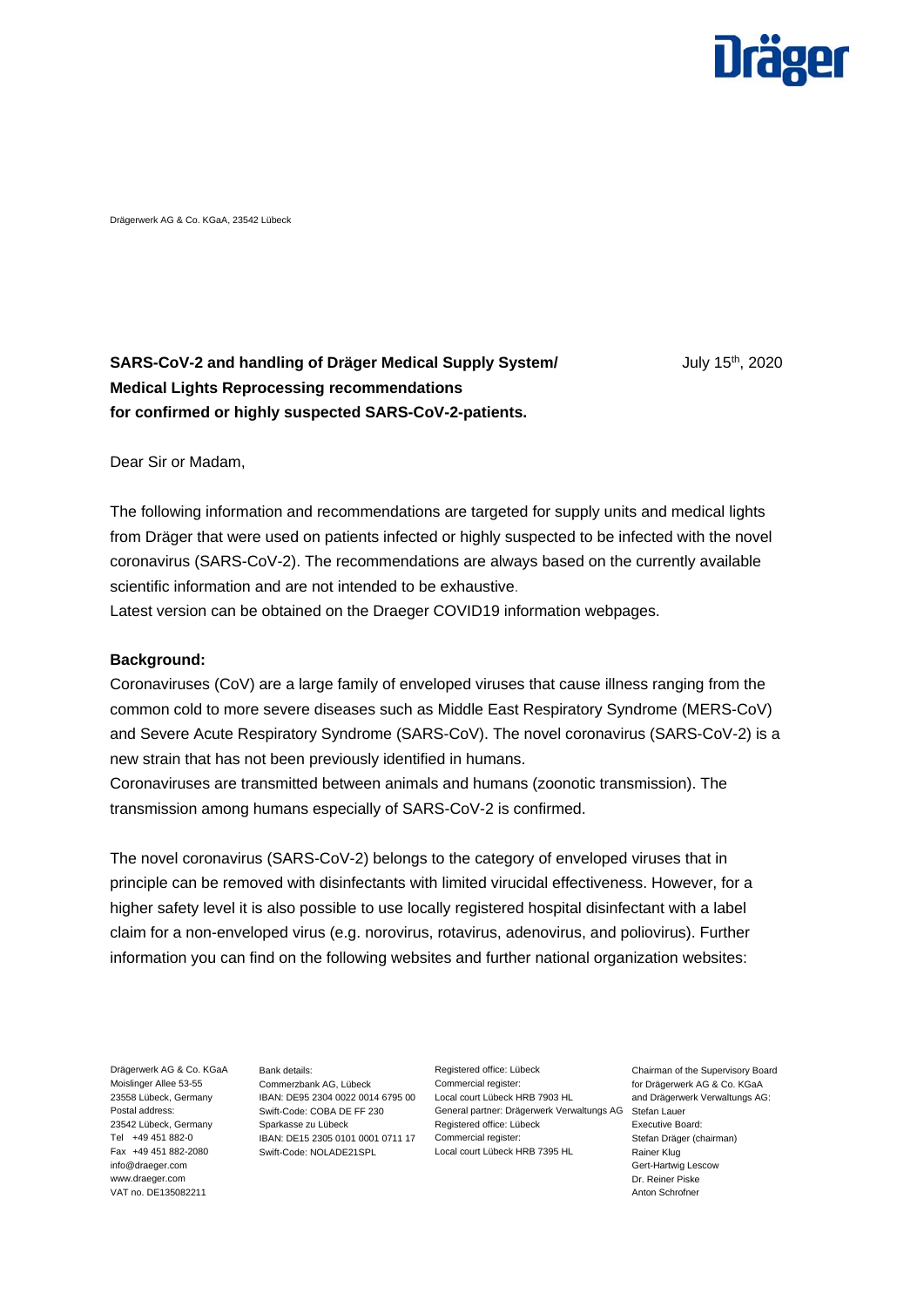- https://www.who.int/emergencies/diseases/novel-coronavirus-2019
- https://www.cdc.gov/coronavirus/2019-ncov/index.html
- https://www.ecdc.europa.eu/en/novel-coronavirus-china

## **A. System setup recommendation for confirmed or highly suspected SARS-CoV-2 patients.**

Information on the setup of the Dräger medical supply system and the medical lights can be found in the respective Instructions for Use (IfU).

#### Due to

- The partial severity of COVID19/ SARS-CoV-2 (percentage of cases of severe disease progression) and
- missing definitive data on its susceptibility to reprocessing measures,

the following enhanced procedure may be considered as an additional precaution:

#### **A.1 Handles Polaris:**

Deploy handles that are listed in the list of accessories of the medical light. The disposable handle for Polaris (sterile handle) should be preferred.

#### **Reprocessing recommendations**

Follow the national infection prevention policies and reprocessing regulations. Follow the infection prevention policies and reprocessing regulations of the healthcare facility (e.g. concerning the reprocessing cycles).

## **B. Standard Reprocessing Measures**

Reprocessing of products, components and surfaces potentially contaminated can be achieved by following the standard procedures described in the Instruction for Use (IfU) and the usage of suitable disinfectants with at least limited viricidal effectiveness.

Page 2 / 3